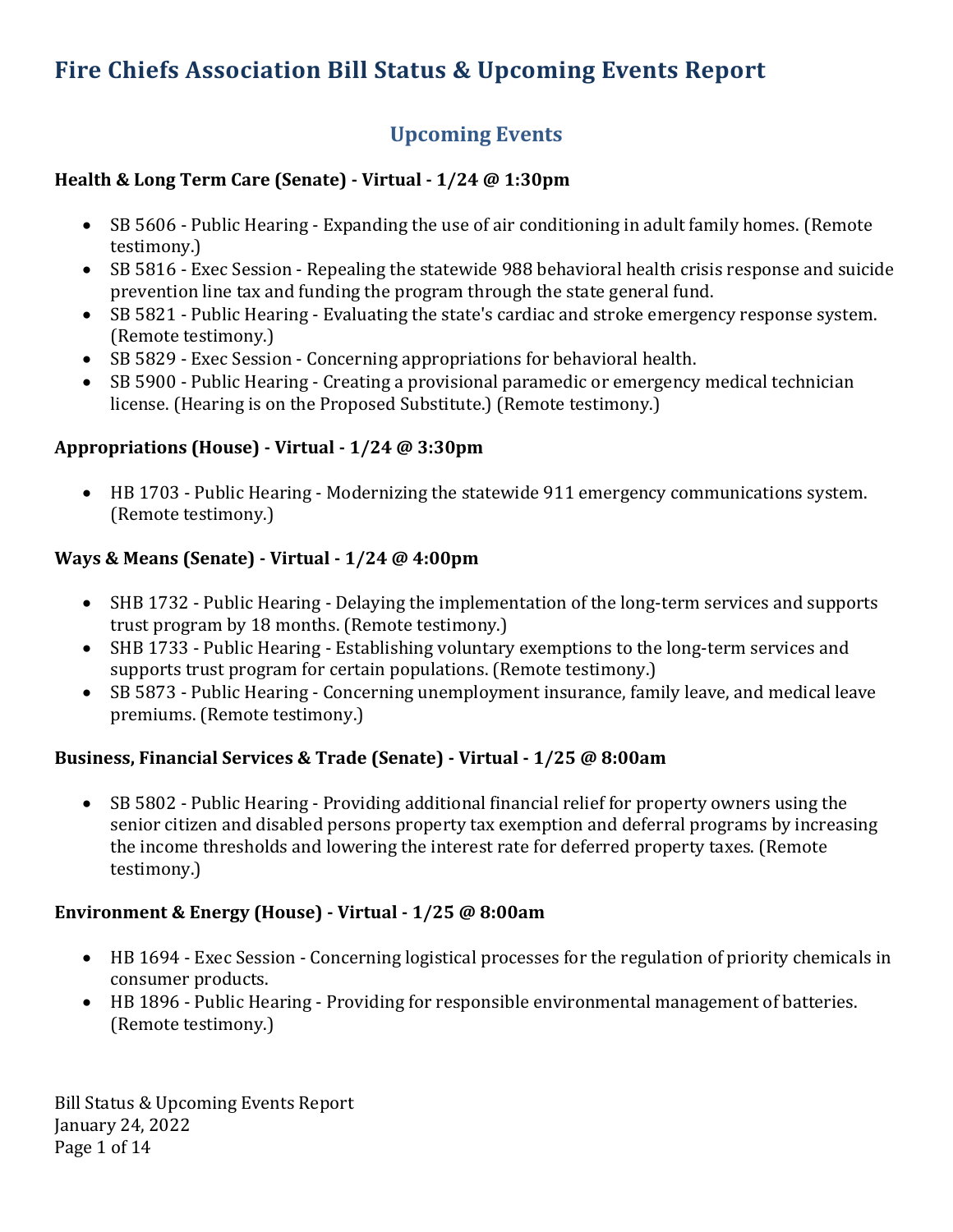#### **Public Safety (House) - Virtual - 1/25 @ 8:00am**

• HB 2037 - Public Hearing - Modifying the standard for use of force by peace officers. (Remote testimony.)

## **Civil Rights & Judiciary (House) - Virtual - 1/25 @ 10:00am**

• HB 1850 - Public Hearing - Protecting and enforcing the foundational data privacy rights of Washingtonians. (Remote testimony.)

### **Labor & Workplace Standards (House) - Virtual - 1/25 @ 10:00am**

• HB 1992 - Public Hearing - Concerning vacation leave accrual for public employees. (Remote testimony.)

#### **Local Government (House) - Virtual - 1/25 @ 10:00am**

• HB 1811 - Public Hearing - Concerning fire benefit charges imposed by cities and towns. (Remote testimony.)

### **Rural Development, Agriculture & Natural Resources (House) - Virtual - 1/25 @ 10:00am**

• HB 1891 - Public Hearing - Concerning a rangeland fire protection association pilot project. (Remote testimony.)

#### **Capital Budget (House) - Virtual - 1/25 @ 1:30pm**

• HB 1929 - Public Hearing - Concerning capital projects for the provision of fire protection services. (Remote testimony.)

#### **Appropriations (House) - Virtual - 1/25 @ 3:30pm**

- SHB 1103 Public Hearing Improving environmental and social outcomes with the production of building materials. (Remote testimony.)
- HB 1804 Exec Session Concerning interruptive military service credit for members of the state retirement systems.

#### **Transportation (Senate) - Virtual - 1/25 @ 4:00pm**

- SB 5635 Public Hearing Addressing safety measures for tow truck operators and vehicles. (Hearing is on the Proposed Substitute.) (Remote testimony.)
- SB 5907 Public Hearing Concerning roadside safety measures and public awareness of emergency vehicles providing roadside assistance. (Remote testimony.)

#### **Ways & Means (Senate) - Virtual - 1/25 @ 4:00pm**

Bill Status & Upcoming Events Report January 24, 2022 Page 2 of 14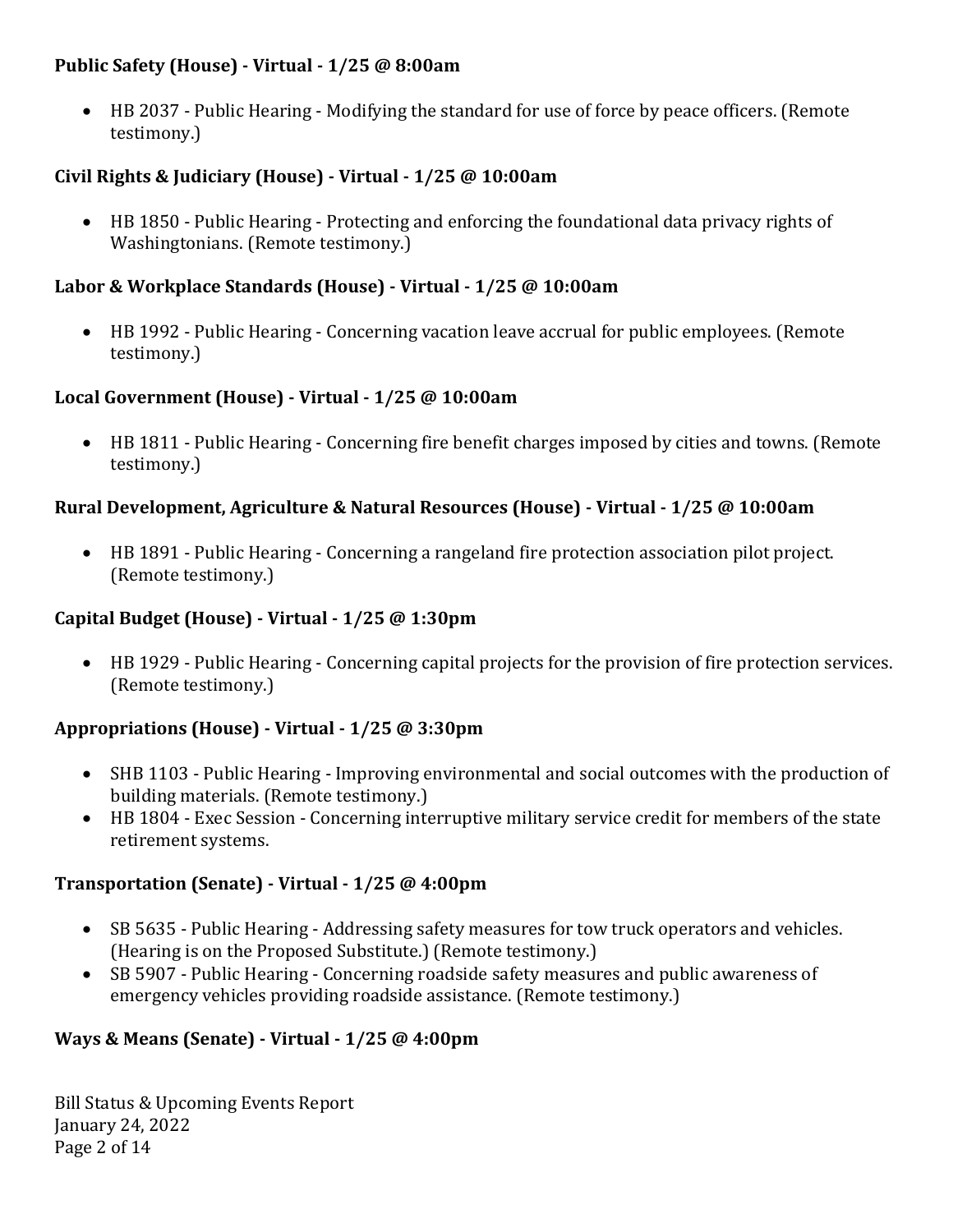- SHB 1732 Exec Session Delaying the implementation of the long-term services and supports trust program by 18 months.
- SHB 1733 Exec Session Establishing voluntary exemptions to the long-term services and supports trust program for certain populations.
- SB 5505 Public Hearing Reinstating a property tax exemption for property owned by certain nonprofit organizations where a portion of the property is used for the purpose of a farmers market. (Remote testimony.)

## **Health Care & Wellness (House) - Virtual - 1/26 @ 8:00am**

• HB 1688 - Exec Session - Protecting consumers from charges for out-of-network health care services, by aligning state law and the federal no surprises act and addressing coverage of treatment for emergency conditions.

# **State Government & Tribal Relations (House) - Virtual - 1/26 @ 8:00am**

- HB 1727 Exec Session Concerning odd-numbered year elections.
- HB 1876 Exec Session Concerning public investment impact disclosures for certain ballot measures that repeal, levy, or modify any tax or fee and have a fiscal impact statement that shows that adoption of the measure would cause a net change in state revenue.

# **Labor, Commerce & Tribal Affairs (Senate) - Virtual - 1/26 @ 10:30am**

- SB 5517 Exec Session Concerning employment of individuals who lawfully consume cannabis.
- SB 5627 Public Hearing Concerning injured workers' rights during independent medical examinations. (Remote testimony.)
- SB 5801 Public Hearing Concerning attorney and witness fees in industrial insurance court appeals. (Remote testimony.)

## **Business, Financial Services & Trade (Senate) - Virtual - 1/27 @ 8:00am**

• SB 5880 - Exec Session - Concerning fire protection sprinkler system contractors.

## **Finance (House) - Virtual - 1/27 @ 8:00am**

• HB 1967 - Public Hearing - Concerning property tax exemptions for nonprofits. (Remote testimony.)

## **Labor, Commerce & Tribal Affairs (Senate) - Virtual - 1/27 @ 8:00am**

• SB 5761 - Exec Session - Concerning employer requirements for providing wage and salary information to applicants for employment.

# **Health Care & Wellness (House) - Virtual - 1/27 @ 10:00am**

Bill Status & Upcoming Events Report January 24, 2022 Page 3 of 14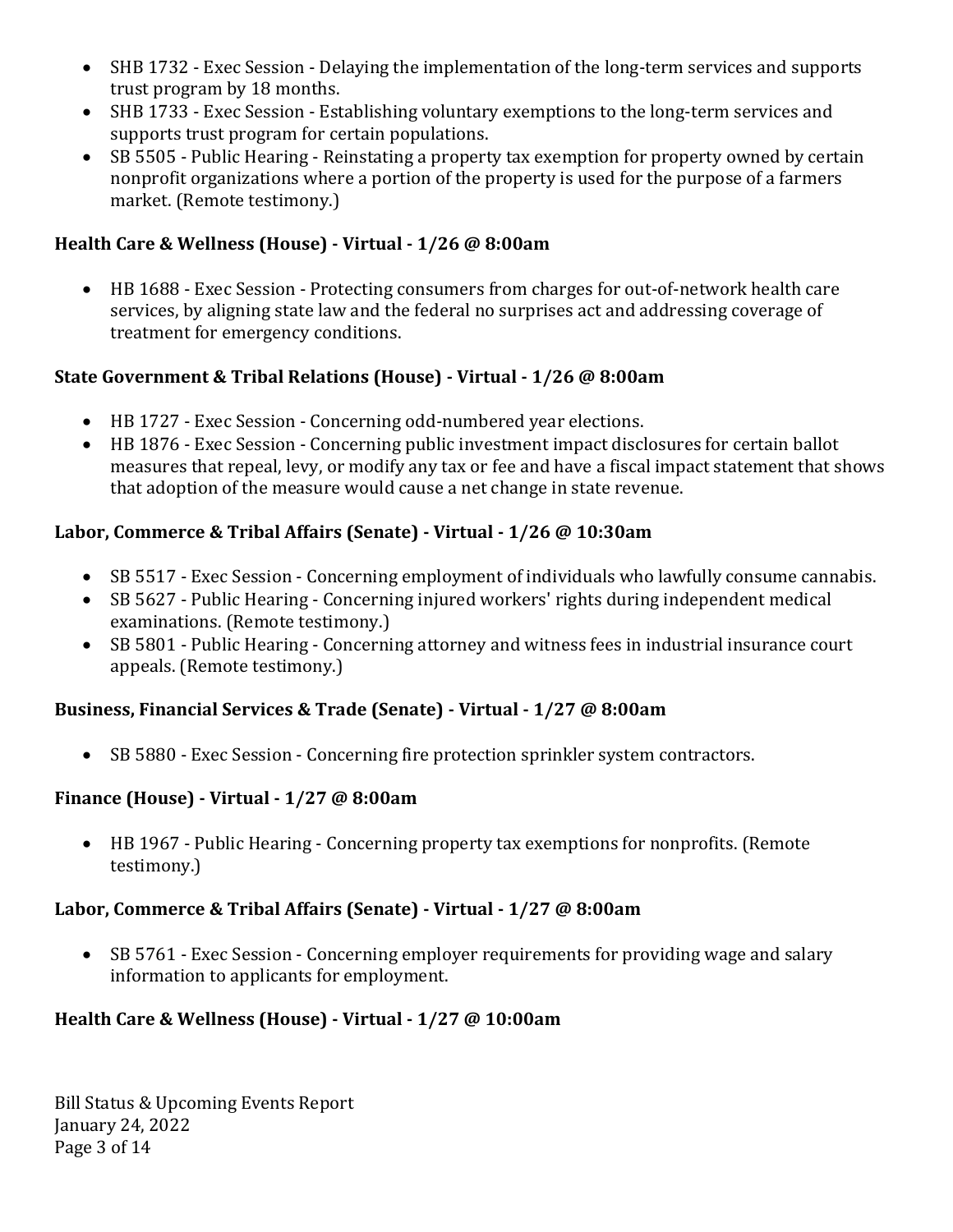• HB 1893 - Public Hearing - Allowing emergency medical technicians to provide medical evaluation, testing, and vaccines outside of an emergency in response to a public health agency request. (Remote testimony.)

### **Environment, Energy & Technology (Senate) - Virtual - 1/27 @ 10:30am**

- SB 5747 Exec Session Concerning the statewide master oil and hazardous substance spill prevention and contingency plan.
- SB 5803 Public Hearing Establishing a presumption of liability for wildfires caused by an electric utility's equipment. (Hearing is on the Proposed Substitute.) (Remote testimony.)

### **Agriculture, Water, Natural Resources & Parks (Senate) - Virtual - 1/27 @ 1:30pm**

• SB 5633 - Exec Session - Planning for the prevention of permanent loss of forests in Washington state.

#### **Public Safety (House) - Virtual - 1/27 @ 1:30pm**

• HB 1826 - Exec Session - Creating the crime of interfering with a firefighter or emergency medical services provider.

### **Appropriations (House) - Virtual - 1/27 @ 3:30pm**

• HB 1701 - Exec Session - Concerning law enforcement officers' and firefighters' retirement system benefits.

#### **Transportation (House) - Virtual - 1/27 @ 3:30pm**

- HB 2026 Public Hearing Implementing a per mile charge on vehicles. (Remote testimony.)
- HB 2033 Public Hearing Concerning safety measures for fire department vehicles and other vehicles using lights or other signals in emergency or work zones. (Remote testimony.)

#### **Ways & Means (Senate) - Virtual - 1/27 @ 4:00pm**

- SSB 5033 Public Hearing Limiting the property tax exemption for improvements to single-family dwellings to the construction of accessory dwelling units. (Remote testimony.)
- SB 5652 Exec Session Concerning law enforcement officers' and firefighters' retirement system benefits.

#### **Civil Rights & Judiciary (House) - Virtual - 1/28 @ 8:00am**

• HB 1850 - Exec Session - Protecting and enforcing the foundational data privacy rights of Washingtonians.

#### **Local Government (House) - Virtual - 1/28 @ 8:00am**

Bill Status & Upcoming Events Report January 24, 2022 Page 4 of 14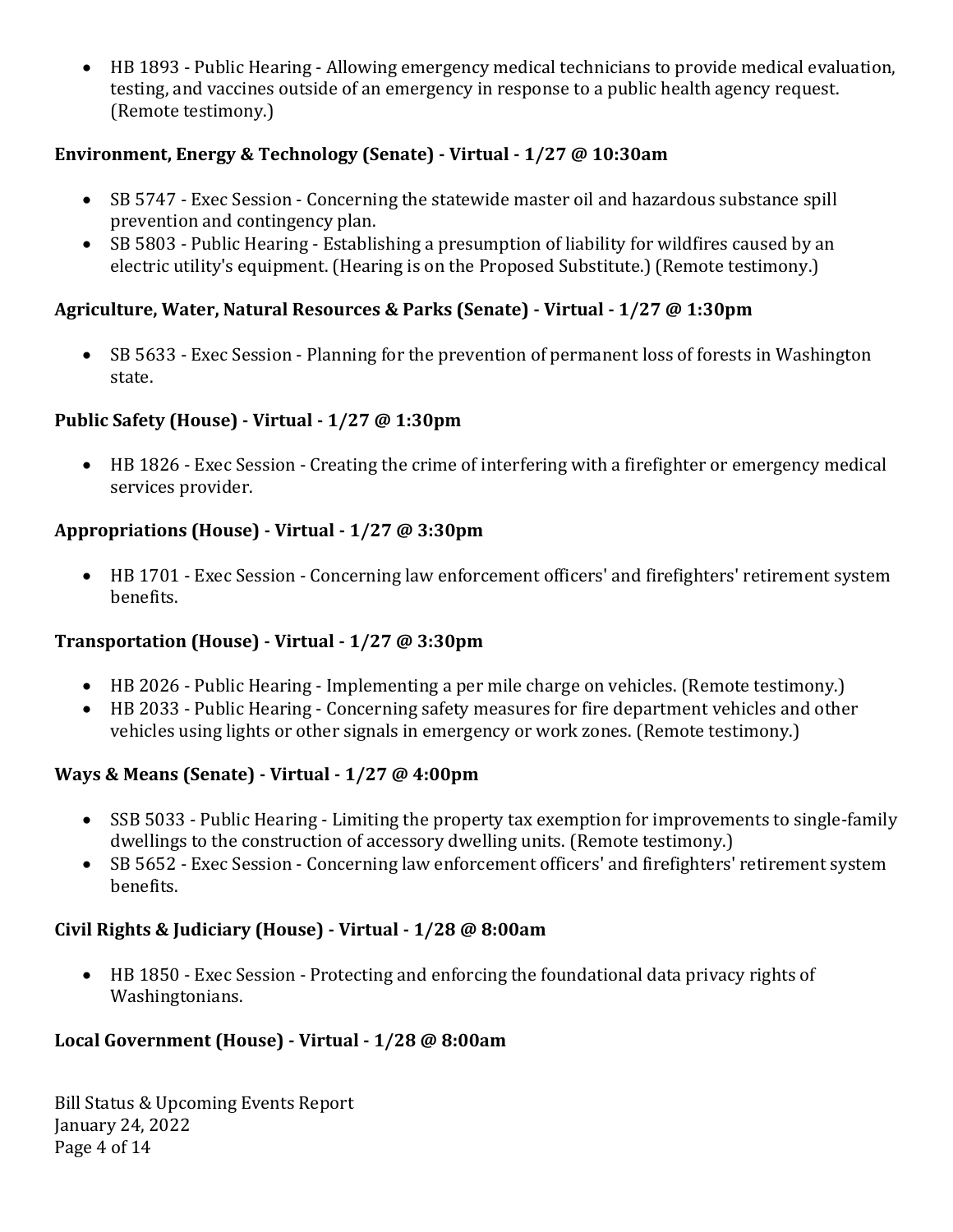• HB 1811 - Exec Session - Concerning fire benefit charges imposed by cities and towns.

#### **Rural Development, Agriculture & Natural Resources (House) - Virtual - 1/28 @ 8:00am**

#### **Behavioral Health Subcommittee to Health & Long Term Care (Senate) - Virtual - 1/28 @ 10:30am**

- SB 5644 Exec Session Concerning providing quality behavioral health co-response services.
- SB 5829 Public Hearing Concerning appropriations for behavioral health. (Remote testimony.) (If measure is referred to committee.)
- SB 5829 Exec Session Concerning appropriations for behavioral health. (If measure is referred to committee.)

### **State Government & Elections (Senate) - Virtual - 1/28 @ 10:30am**

• SB 5909 - Public Hearing - Concerning legislative oversight of gubernatorial powers concerning emergency proclamations and unanticipated receipts. (Remote testimony.)

| Bill #                      | <b>Abbrev. Title</b>              | <b>Short Description</b>                                                                                                                                                                                        | <b>Status</b>      | <b>Sponsor</b> | <b>Position</b> | <b>Priority</b> |
|-----------------------------|-----------------------------------|-----------------------------------------------------------------------------------------------------------------------------------------------------------------------------------------------------------------|--------------------|----------------|-----------------|-----------------|
| <b>HB 1688</b><br>(SB 5618) | Out-of-<br>network<br>health care | Protecting consumers from charges<br>for out-of-network health care<br>services, by aligning state law and<br>the federal no surprises act and<br>addressing coverage of treatment<br>for emergency conditions. | H<br>HC/Wellness   | Cody           |                 |                 |
| <b>HB 1701</b><br>(SB 5652) | <b>LEOFF</b><br>benefits          | Concerning law enforcement<br>officers' and firefighters' retirement<br>system benefits.                                                                                                                        | H Approps          | Bergquist      |                 |                 |
| <b>HB 1735</b>              | Peace<br>officers/use<br>of force | Modifying the standard for use of<br>force by peace officers.                                                                                                                                                   | H Exec<br>Action   | Johnson        |                 |                 |
| <b>HB 1971</b>              | Smoke<br>control<br>systems       | Concerning installation, inspection,<br>testing, and maintenance of smoke<br>control systems and fire dampers,<br>smoke dampers, and combination<br>fire and smoke dampers.                                     | H Local Govt       | Robertson      |                 |                 |
| SB 5565                     | Fire district<br>treasurers       | Allowing fire districts and regional<br>fire authorities to carry out certain<br>treasurer functions.                                                                                                           | S 2nd<br>Reading   | Sheldon        |                 |                 |
| SB 5618<br>(HB 1688)        | Out-of-<br>network<br>health care | Protecting consumers from charges<br>for out-of-network health care<br>services, by aligning state law and<br>the federal no surprises act and                                                                  | S Health &<br>Long | Cleveland      |                 |                 |

# **A) Priority Bills**

Bill Status & Upcoming Events Report January 24, 2022 Page 5 of 14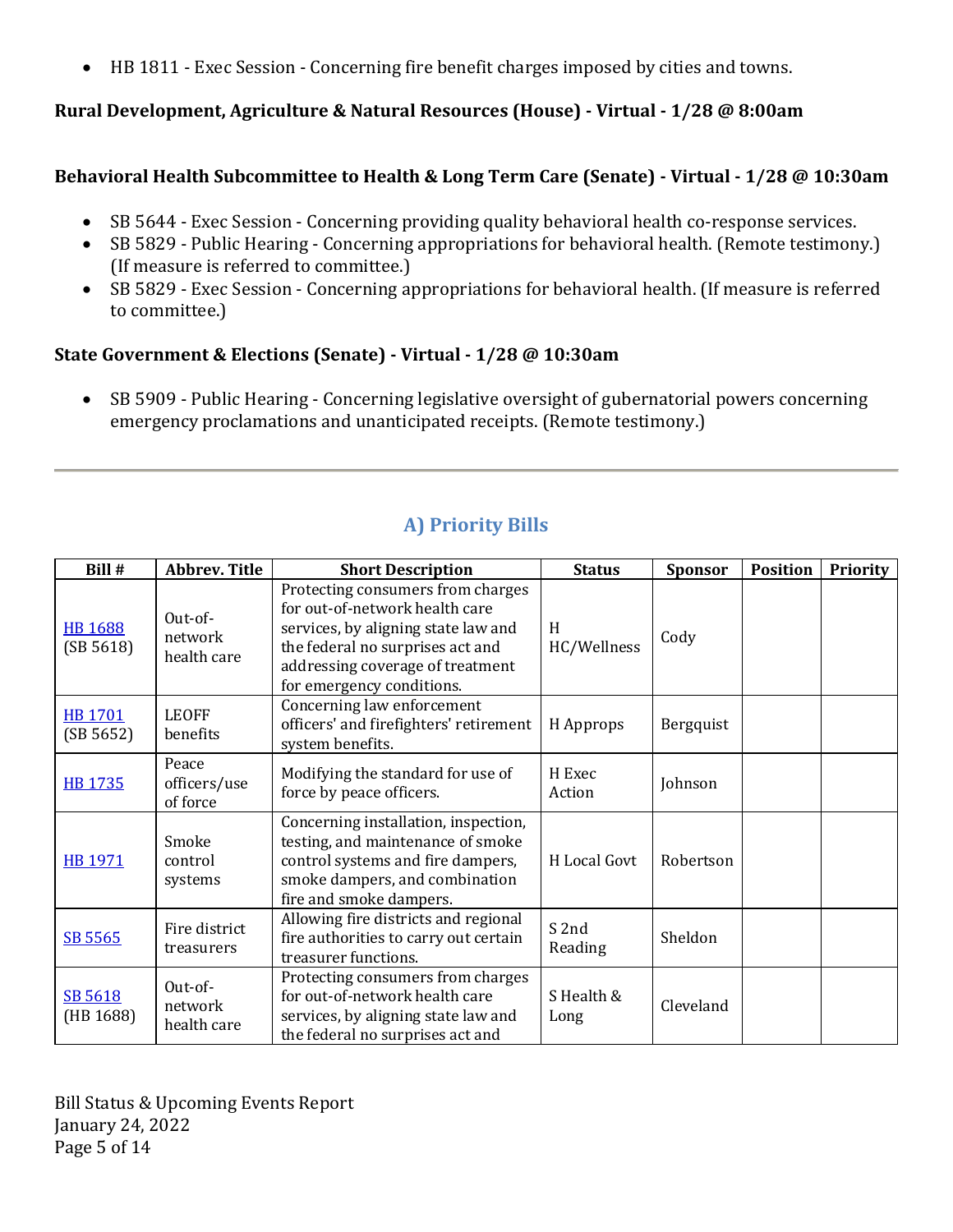|                      |                                    | addressing coverage of treatment<br>for emergency conditions.                            |                     |         |  |
|----------------------|------------------------------------|------------------------------------------------------------------------------------------|---------------------|---------|--|
| SB 5644              | Behavioral<br>health<br>coresponse | Concerning providing quality<br>behavioral health co-response<br>services                | S Behavioral<br>Hea | Wagoner |  |
| SB 5652<br>(HB 1701) | <b>LEOFF</b><br>benefits           | Concerning law enforcement<br>officers' and firefighters' retirement<br>system benefits. | S Ways &<br>Means   | Conway  |  |

# **B) Operations**

| Bill #                      | <b>Abbrev. Title</b>                      | <b>Short Description</b>                                                                                                                                                                                                                                              | <b>Status</b>         | Sponsor   | <b>Position</b> | <b>Priority</b> |
|-----------------------------|-------------------------------------------|-----------------------------------------------------------------------------------------------------------------------------------------------------------------------------------------------------------------------------------------------------------------------|-----------------------|-----------|-----------------|-----------------|
| <b>ESHB 1329</b>            | Public meetings                           | Concerning public meeting<br>accessibility and<br>participation.                                                                                                                                                                                                      | S State Govt<br>& El  | Wicks     |                 |                 |
| <b>HB 1628</b>              | Voter pamphlet<br>statements              | Concerning the preparation of<br>statements in local voters'<br>pamphlets.                                                                                                                                                                                            | H State Govt<br>$&$ T | Jacobsen  |                 |                 |
| <b>HB 1630</b>              | Weapons/certain<br>meetings               | Establishing restrictions on<br>the possession of weapons in<br>certain locations.                                                                                                                                                                                    | H Exec Action         | Senn      |                 |                 |
| <b>HB1703</b><br>(SB 5571)  | 911 emergency<br>communications           | Modernizing the statewide<br>911 emergency<br>communications system.                                                                                                                                                                                                  | H Approps             | Orwall    |                 |                 |
| <b>HB 1727</b>              | Odd-numbered<br>year elections            | Concerning odd-numbered<br>year elections.                                                                                                                                                                                                                            | H State Govt<br>& T   | Gregerson |                 |                 |
| <b>HB 1735</b>              | Peace officers/use<br>of force            | Modifying the standard for<br>use of force by peace officers.                                                                                                                                                                                                         | H Exec Action         | Johnson   |                 |                 |
| <b>HB 1826</b><br>(SB 5839) | Interfering with<br>emergency             | Creating the crime of<br>interfering with a firefighter<br>or emergency medical<br>services provider.                                                                                                                                                                 | H Public<br>Safety    | Young     |                 |                 |
| <b>HB 1850</b>              | Data privacy                              | Protecting and enforcing the<br>foundational data privacy<br>rights of Washingtonians.                                                                                                                                                                                | H Civil R &<br>Judi   | Slatter   |                 |                 |
| <b>HB 1876</b>              | <b>Ballot</b><br>measures/impact<br>discl | Concerning public investment<br>impact disclosures for certain<br>ballot measures that repeal,<br>levy, or modify any tax or fee<br>and have a fiscal impact<br>statement that shows that<br>adoption of the measure<br>would cause a net change in<br>state revenue. | H State Govt<br>$&$ T | Gregerson |                 |                 |
| <b>HB 1929</b>              | Fire protection<br>projects               | Concerning capital projects<br>for the provision of fire<br>protection services.                                                                                                                                                                                      | H Cap Budget          | Abbarno   |                 |                 |
| <b>HB 2037</b>              | Peace officers/use<br>of force            | Modifying the standard for<br>use of force by peace officers,<br>but only with respect to<br>providing that physical force<br>may be used to the extent                                                                                                               | H Public<br>Safety    | Goodman   |                 |                 |

Bill Status & Upcoming Events Report January 24, 2022 Page 6 of 14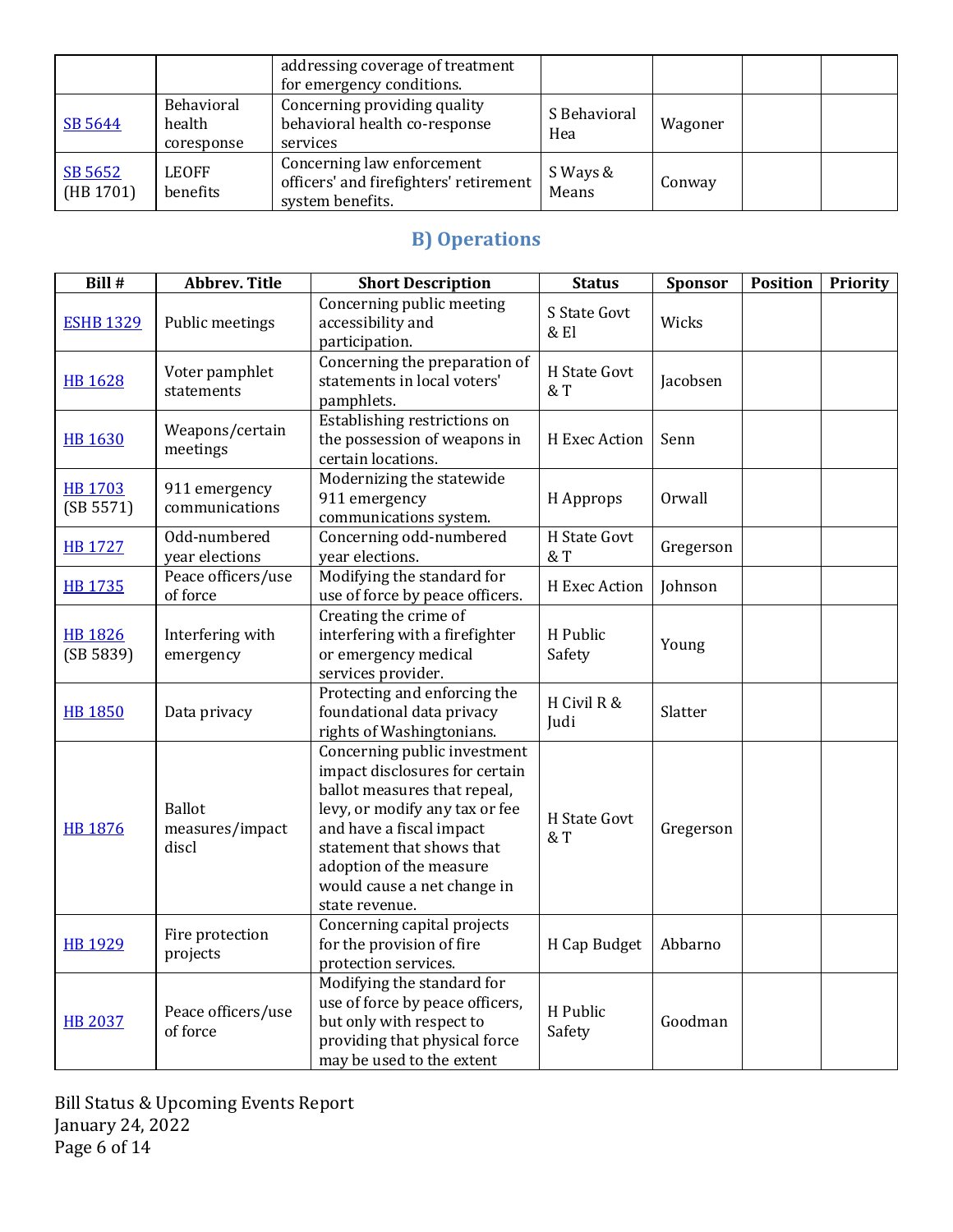|           |                   | necessary, clarifying that                               |              |          |  |
|-----------|-------------------|----------------------------------------------------------|--------------|----------|--|
|           |                   | deadly force may be used in                              |              |          |  |
|           |                   | the face of an immediate                                 |              |          |  |
|           |                   | threat, clarifying that physical                         |              |          |  |
|           |                   | force may be used to protect                             |              |          |  |
|           |                   | against a criminal offense                               |              |          |  |
|           |                   | when there is probable cause                             |              |          |  |
|           |                   |                                                          |              |          |  |
|           |                   | that a person has committed                              |              |          |  |
|           |                   | or is committing the offense,                            |              |          |  |
|           |                   | authorizing the use of                                   |              |          |  |
|           |                   | physical force to prevent a                              |              |          |  |
|           |                   | person from fleeing a                                    |              |          |  |
|           |                   | temporary investigative                                  |              |          |  |
|           |                   | detention, authorizing the use                           |              |          |  |
|           |                   | of physical force to take a                              |              |          |  |
|           |                   | person into custody when                                 |              |          |  |
|           |                   | authorized or directed by                                |              |          |  |
|           |                   | statute, providing that the                              |              |          |  |
|           |                   | standard does not permit                                 |              |          |  |
|           |                   | violations to the United States                          |              |          |  |
|           |                   | Constitution or state                                    |              |          |  |
|           |                   | Constitution, and defining                               |              |          |  |
|           |                   | deadly force, physical force,                            |              |          |  |
|           |                   | necessary, and totality of the                           |              |          |  |
|           |                   | ci                                                       |              |          |  |
|           | Safety            | Concerning public safety                                 | S State Govt | Van De   |  |
| SB 5555   | telecommunicators | telecommunicators.                                       | & El         | Wege     |  |
|           |                   | Allowing fire districts and                              |              |          |  |
|           | Fire district     | regional fire authorities to                             | S 2nd        |          |  |
| SB 5565   | treasurers        | carry out certain treasurer                              | Reading      | Sheldon  |  |
|           |                   | functions.                                               |              |          |  |
|           |                   | Modernizing the statewide                                |              |          |  |
| SB 5571   | 911 emergency     | 911 emergency                                            | S State Govt | Stanford |  |
| (HB 1703) | communications    | communications system.                                   | & E          |          |  |
|           |                   |                                                          | S Law &      | Van De   |  |
| SB 5577   | Public safety     | Concerning public safety.                                | Justice      |          |  |
|           |                   |                                                          |              | Wege     |  |
|           |                   | Establishing data privacy<br>protections to strengthen a | S            |          |  |
|           |                   |                                                          | Environment, | Carlyle  |  |
| SB 5813   | Data privacy      | consumer's ability to access,                            |              |          |  |
|           |                   | manage, and protect their                                | Ε            |          |  |
|           |                   | personal data.                                           |              |          |  |
|           |                   | Repealing the statewide 988                              |              |          |  |
|           |                   | behavioral health crisis                                 |              |          |  |
| SB 5816   | 988 line tax      | response and suicide                                     | S Health &   | Wagoner  |  |
|           |                   | prevention line tax and                                  | Long         |          |  |
|           |                   | funding the program through                              |              |          |  |
|           |                   | the state general fund.                                  |              |          |  |
|           |                   | Creating the crime of                                    |              |          |  |
| SB 5839   | Interfering with  | interfering with a firefighter                           | S Law &      | Padden   |  |
| (HB 1826) | emergency         | or emergency medical                                     | Justice      |          |  |
|           |                   | services provider.                                       |              |          |  |

Bill Status & Upcoming Events Report January 24, 2022 Page 7 of 14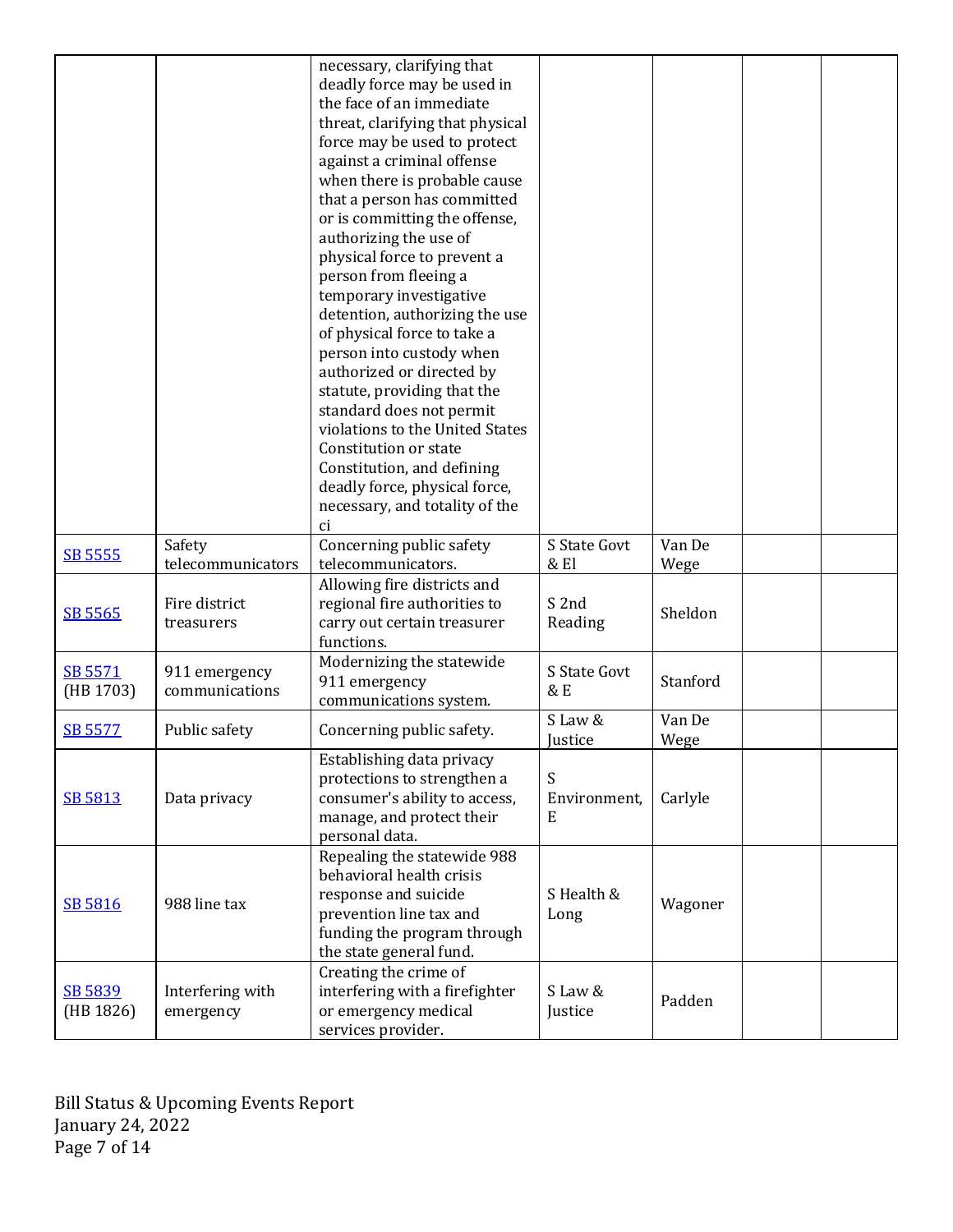| SB 5909 | Gubernatorial<br>emerg. powers | Concerning legislative<br>oversight of gubernatorial<br>powers concerning<br>emergency proclamations and<br>unanticipated receipts. | S State Govt<br>& E | Randall        |  |
|---------|--------------------------------|-------------------------------------------------------------------------------------------------------------------------------------|---------------------|----------------|--|
| SB 5919 | Law enf. detention             | Concerning the standard for<br>law enforcement authority to<br>detain or pursue persons.                                            | S Law &<br>Justice  | Van De<br>Wege |  |

# **C) EMS & Behavioral Health**

| Bill #                      | <b>Abbrev. Title</b>               | <b>Short Description</b>                                                                                                                                                                                           | <b>Status</b>         | Sponsor    | <b>Position</b> | <b>Priority</b> |
|-----------------------------|------------------------------------|--------------------------------------------------------------------------------------------------------------------------------------------------------------------------------------------------------------------|-----------------------|------------|-----------------|-----------------|
| <b>HB1688</b><br>(SB 5618)  | Out-of-<br>network<br>health care  | Protecting consumers from<br>charges for out-of-network health<br>care services, by aligning state law<br>and the federal no surprises act<br>and addressing coverage of<br>treatment for emergency<br>conditions. | H<br>HC/Wellness      | Cody       |                 |                 |
| <b>HB 1893</b><br>(SB 5754) | EMTs/public<br>health              | Allowing emergency medical<br>technicians to provide medical<br>evaluation, testing, and vaccines<br>outside of an emergency in<br>response to a public health agency<br>request.                                  | H<br>HC/Wellness      | Donaghy    |                 |                 |
| <b>HB 1995</b><br>(SB 5821) | Cardiac &<br>stroke<br>response    | Evaluating the state's cardiac and<br>stroke emergency response<br>system.                                                                                                                                         | H<br>HC/Wellness      | Stokesbary |                 |                 |
| <b>HB 2053</b>              | Behavioral<br>health work<br>group | Creating a behavioral health work<br>group to study the root causes of<br>rising behavioral health issues in<br>Washington communities.                                                                            | $\,$ H<br>HC/Wellness | Dent       |                 |                 |
| SB 5618<br>(HB 1688)        | Out-of-<br>network<br>health care  | Protecting consumers from<br>charges for out-of-network health<br>care services, by aligning state law<br>and the federal no surprises act<br>and addressing coverage of<br>treatment for emergency<br>conditions. | S Health &<br>Long    | Cleveland  |                 |                 |
| SB 5644                     | Behavioral<br>health<br>coresponse | Concerning providing quality<br>behavioral health co-response<br>services                                                                                                                                          | S Behavioral<br>Hea   | Wagoner    |                 |                 |
| SB 5754<br>(HB 1893)        | EMTs/public<br>health              | Allowing emergency medical<br>technicians to provide medical<br>evaluation, testing, and vaccines<br>outside of an emergency in<br>response to a public health agency<br>request.                                  | S Health &<br>Long    | Robinson   |                 |                 |
| SB 5821<br>(HB 1995)        | Cardiac &<br>stroke<br>response    | Evaluating the state's cardiac and<br>stroke emergency response<br>system.                                                                                                                                         | S Health &<br>Long    | Rivers     |                 |                 |

Bill Status & Upcoming Events Report January 24, 2022 Page 8 of 14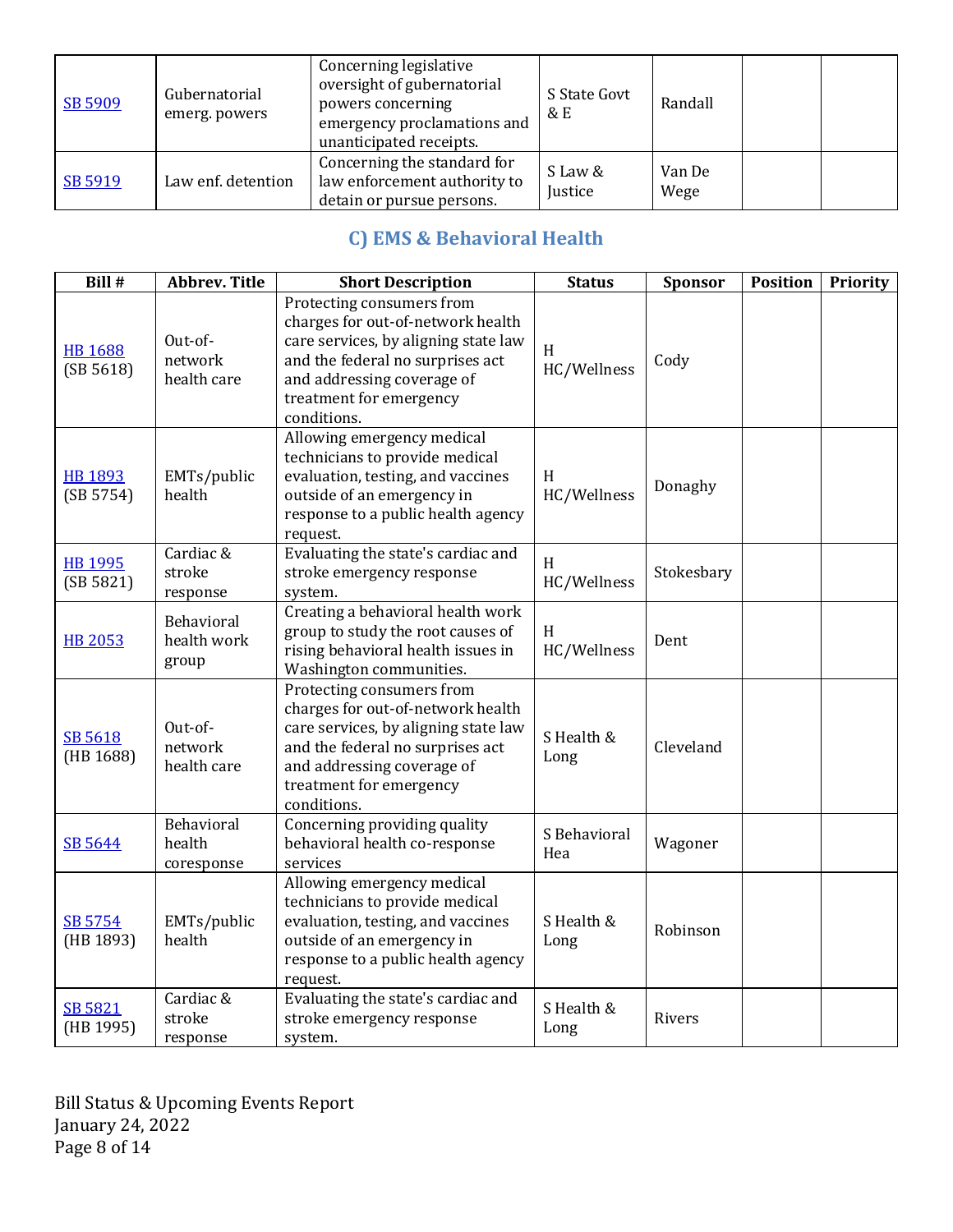| SB 5829 | Behavioral<br>health<br>approps           | Concerning appropriations for<br>behavioral health.                             | S Health &<br>Long | <b>Braun</b>   |  |
|---------|-------------------------------------------|---------------------------------------------------------------------------------|--------------------|----------------|--|
| SB 5900 | Provisional<br>paramedics,<br><b>EMTs</b> | Creating a provisional paramedic<br>or emergency medical technician<br>license. | S Health &<br>Long | Van De<br>Wege |  |

# **D) Local Gov Finance**

| Bill #          | <b>Abbrev. Title</b>            | <b>Short Description</b>                                                                                                                                                                                                                                                     | <b>Status</b>          | Sponsor   | <b>Position</b> | <b>Priority</b> |
|-----------------|---------------------------------|------------------------------------------------------------------------------------------------------------------------------------------------------------------------------------------------------------------------------------------------------------------------------|------------------------|-----------|-----------------|-----------------|
| <b>HB 1672</b>  | Conservation<br>futures/taxes   | Concerning local property tax<br>levies for conservation futures.                                                                                                                                                                                                            | H Finance              | Wylie     |                 |                 |
| <b>HB 1811</b>  | Fire benefit charges            | Concerning fire benefit charges<br>imposed by cities and towns.                                                                                                                                                                                                              | H Local<br>Govt        | Sells     |                 |                 |
| <b>HB 1819</b>  | Property tax<br>exemption       | Increasing the personal<br>property tax exemption.                                                                                                                                                                                                                           | H Finance              | Leavitt   |                 |                 |
| <b>HB 1906</b>  | Nonprofit property<br>tax ex.   | Expanding eligibility for<br>property tax exemptions for<br>nonprofit organizations.                                                                                                                                                                                         | H Finance              | Steele    |                 |                 |
| <b>HB 1967</b>  | Nonprofits/property<br>tax      | Concerning property tax<br>exemptions for nonprofits.                                                                                                                                                                                                                        | H Finance              | Steele    |                 |                 |
| <b>HJR 4200</b> | School district bonds           | Amending the Constitution to<br>allow a simple majority of<br>voters voting to authorize<br>school district bonds.                                                                                                                                                           | H<br>Education         | Stonier   |                 |                 |
| <b>SSB 5033</b> | Accessory dwelling<br>units/tax | Limiting the property tax<br>exemption for improvements to<br>single-family dwellings to the<br>construction of accessory<br>dwelling units.                                                                                                                                 | S Ways &<br>Means      | Kuderer   |                 |                 |
| <b>SB 5505</b>  | Farmers market<br>prop. tax ex. | Reinstating a property tax<br>exemption for property owned<br>by certain nonprofit<br>organizations where a portion<br>of the property is used for the<br>purpose of a farmers market.                                                                                       | S Ways &<br>Means      | Rolfes    |                 |                 |
| SB 5712         | Local taxing districts          | Concerning the transparency of<br>local taxing districts.                                                                                                                                                                                                                    | S Housing<br>& Loca    | Hasegawa  |                 |                 |
| <b>SB 5802</b>  | Property tax<br>exemptions      | Providing additional financial<br>relief for property owners using<br>the senior citizen and disabled<br>persons property tax<br>exemption and deferral<br>programs by increasing the<br>income thresholds and<br>lowering the interest rate for<br>deferred property taxes. | S<br>Business,<br>Fina | Fortunato |                 |                 |
| SB 5913         | Property tax/senior,<br>veteran | Concerning property tax relief<br>for senior citizens and service-<br>connected disabled veterans.                                                                                                                                                                           | S Ways &<br>Means      | Sefzik    |                 |                 |
| SB 5935         |                                 | Establishing a property tax<br>exemption for adult family                                                                                                                                                                                                                    | S Health &<br>Long T   | Mullet    |                 |                 |

Bill Status & Upcoming Events Report January 24, 2022 Page 9 of 14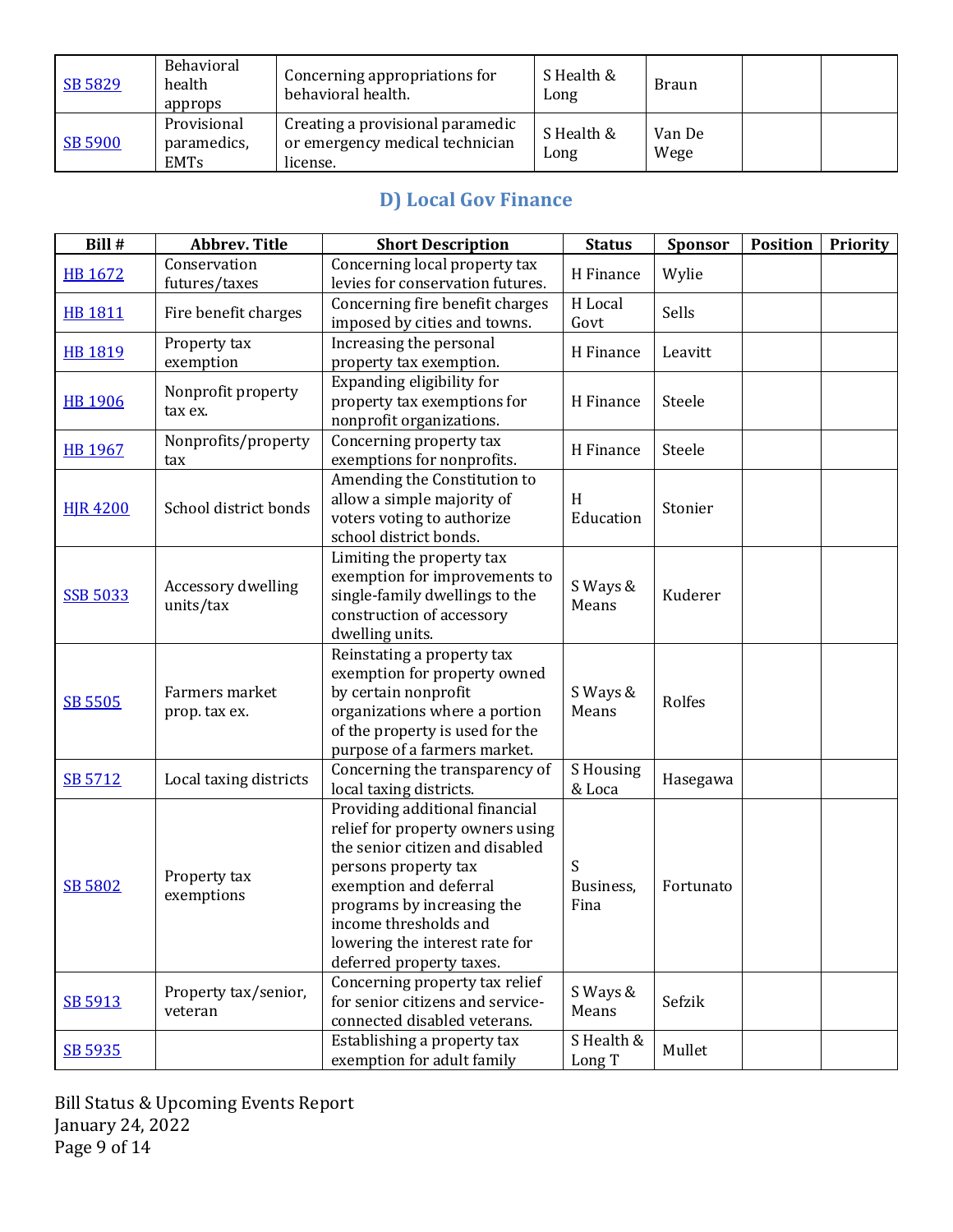|  | homes serving people with<br>intellectual or developmental |  |  |
|--|------------------------------------------------------------|--|--|
|  | disabilities and owned by a                                |  |  |
|  | nonprofit.                                                 |  |  |

# **E) Human Resources & Labor**

| Bill #                      | <b>Abbrev. Title</b>            | <b>Short Description</b>                                                                                                                                                                                                                                    | <b>Status</b>       | Sponsor         | <b>Position</b> | <b>Priority</b> |
|-----------------------------|---------------------------------|-------------------------------------------------------------------------------------------------------------------------------------------------------------------------------------------------------------------------------------------------------------|---------------------|-----------------|-----------------|-----------------|
| <b>SHB 1341</b>             | Professional rescue<br>doctrine | Concerning the<br>professional rescue<br>doctrine.                                                                                                                                                                                                          | H Civil R & Judi    | <b>Bronoske</b> |                 |                 |
| <b>HB 1613</b>              | Employer<br>reports/private     | Concerning shared<br>reporting responsibilities<br>for both the paid family<br>and medical leave and<br>the long-term services<br>and supports trust<br>programs to clarify that<br>information collected<br>from employer reports<br>shall remain private. | H Exec Action       | Sells           |                 |                 |
| <b>HB 1701</b><br>(SB 5652) | <b>LEOFF</b> benefits           | Concerning law<br>enforcement officers' and<br>firefighters' retirement<br>system benefits.                                                                                                                                                                 | H Approps           | Bergquist       |                 |                 |
| <b>SHB 1732</b>             | Long-term care/delay            | Delaying the<br>implementation of the<br>long-term services and<br>supports trust program<br>by 18 months.                                                                                                                                                  | S Ways &<br>Means   | Sullivan        |                 |                 |
| <b>ESHB 1733</b>            | Long-term<br>care/exemptions    | Establishing voluntary<br>exemptions to the long-<br>term services and<br>supports trust program<br>for certain populations.                                                                                                                                | S Ways &<br>Means   | Paul            |                 |                 |
| <b>HB 1745</b>              | L&I penalty discretion          | Providing discretion to<br>the director of the<br>department of labor and<br>industries to waive or<br>modify penalties and<br>violations when action is<br>taken to avoid imminent<br>danger of loss of life or<br>serious injury.                         | H Labor &<br>Workpl | Schmick         |                 |                 |
| <b>HB 1754</b>              | Prejudgment interest            | Concerning prejudgment<br>interest.                                                                                                                                                                                                                         | H Civil R & Judi    | Hackney         |                 |                 |
| HB 1763<br>(SB 5627)        | Workers' comp. exam<br>rights   | Concerning injured<br>workers' rights during<br>independent medical<br>examinations.                                                                                                                                                                        | H Labor &<br>Workpl | <b>Bronoske</b> |                 |                 |
| <b>HB 1804</b><br>(SB 5726) | Military service credit         | Concerning interruptive<br>military service credit for                                                                                                                                                                                                      | H Approps           | Paul            |                 |                 |

Bill Status & Upcoming Events Report January 24, 2022 Page 10 of 14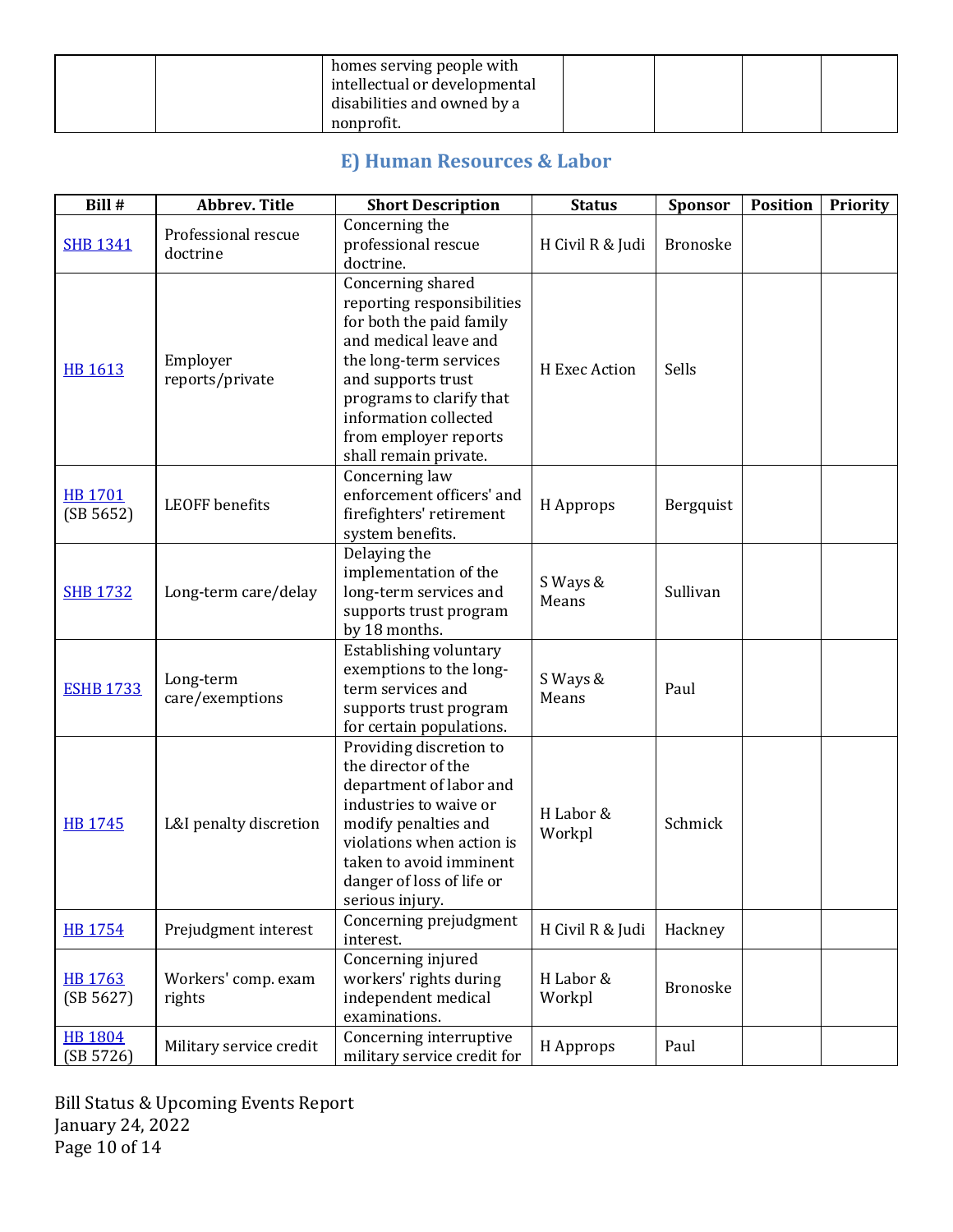|                      |                                 | members of the state<br>retirement systems.                                                                             |                        |                |  |
|----------------------|---------------------------------|-------------------------------------------------------------------------------------------------------------------------|------------------------|----------------|--|
| HB 1992              | Vacation leave accrual          | Concerning vacation<br>leave accrual for public<br>employees.                                                           | H Labor &<br>Workpl    | Bateman        |  |
| E2SSB<br>5155        | Prejudgment interest            | Concerning prejudgment<br>interest.                                                                                     | H Civil R & Judi       | Kuderer        |  |
| SB 5517              | Cannabis/employment             | Concerning employment<br>of individuals who<br>lawfully consume<br>cannabis.                                            | S Labor, Comm<br>&     | Keiser         |  |
| SB 5559              | Paid sick leave<br>verification | Concerning verification<br>for use of paid sick leave.                                                                  | S Labor, Comm<br>$&$ T | Van De<br>Wege |  |
| <b>SSB 5564</b>      | Employee assistance<br>programs | Protecting the<br>confidentiality of<br>employees using<br>employee assistance<br>programs.                             | S Rules 2              | Keiser         |  |
| SB 5627<br>(HB 1763) | Workers' comp. exam<br>rights   | Concerning injured<br>workers' rights during<br>independent medical<br>examinations.                                    | S Labor, Comm<br>&     | Stanford       |  |
| SB 5652<br>(HB 1701) | <b>LEOFF</b> benefits           | Concerning law<br>enforcement officers' and<br>firefighters' retirement<br>system benefits.                             | S Ways &<br>Means      | Conway         |  |
| SB 5726<br>(HB 1804) | Military service credit         | Concerning interruptive<br>military service credit for<br>members of the state<br>retirement systems.                   | S<br>Transportation    | Randall        |  |
| SB 5761              | Wage and salary<br>information  | Concerning employer<br>requirements for<br>providing wage and<br>salary information to<br>applicants for<br>employment. | S Labor, Comm<br>&     | Randall        |  |
| SB 5791              | <b>LEOFF</b> benefits           | Concerning law<br>enforcement officers' and<br>firefighters' retirement<br>system benefits.                             | S Ways &<br>Means      | Schoesler      |  |
| SB 5801              | Industrial insurance<br>appeals | Concerning attorney and<br>witness fees in industrial<br>insurance court appeals.                                       | S Labor, Comm<br>&     | Keiser         |  |
| SB 5873<br>(HB 2031) | Unempl. & leave<br>premiums     | Concerning<br>unemployment<br>insurance, family leave,<br>and medical leave<br>premiums.                                | S Ways &<br>Means      | Keiser         |  |

# **F) Transportation**

| Bill # | <b>Title</b><br>Abbrev. | <b>Short Description</b> | <b>C</b> .<br><b>Status</b> | <b>Sponsor</b> | Position | - Priorit <sup>-</sup> |
|--------|-------------------------|--------------------------|-----------------------------|----------------|----------|------------------------|
|        |                         |                          |                             |                |          |                        |

Bill Status & Upcoming Events Report January 24, 2022 Page 11 of 14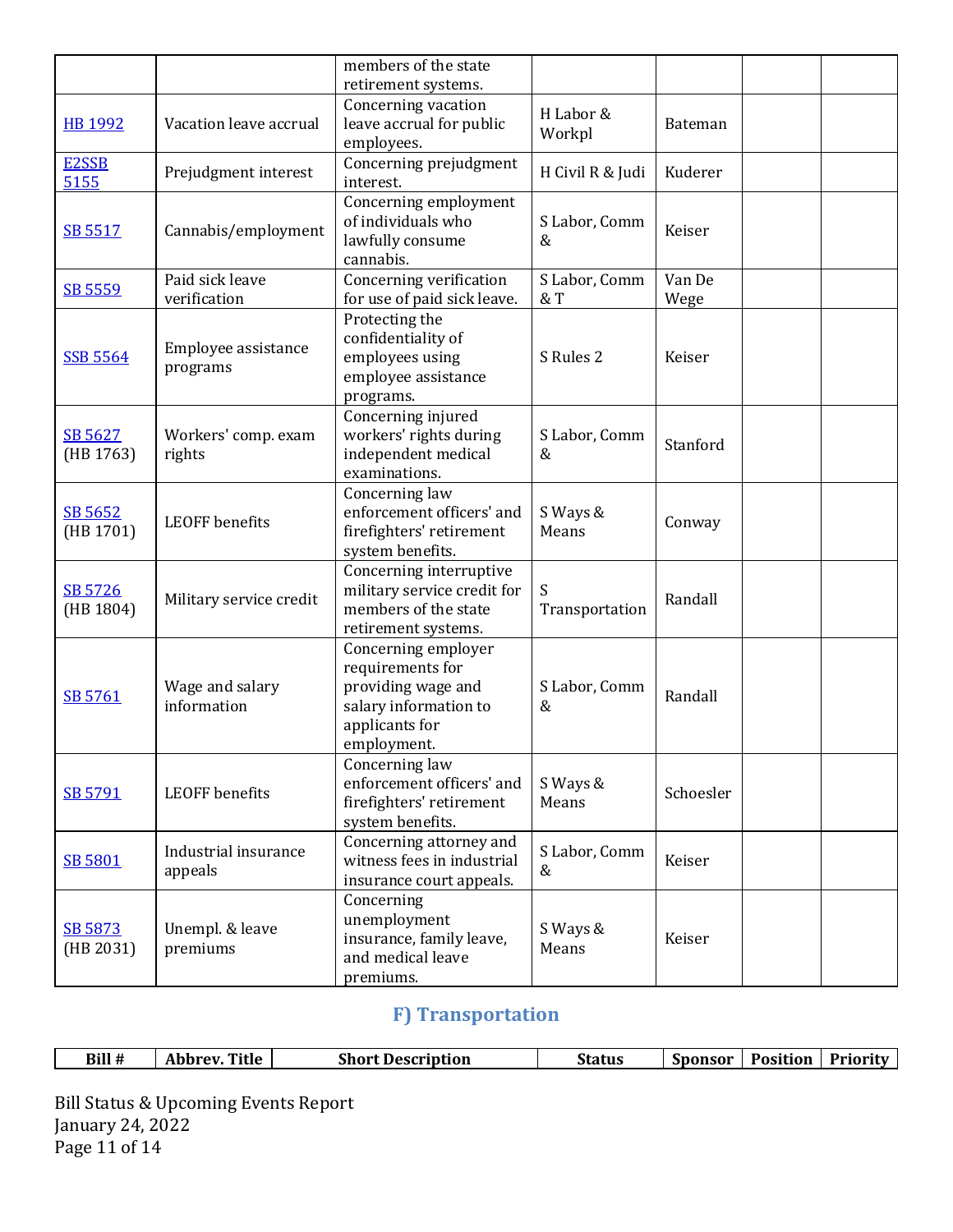| <b>HB 1600</b>       | 988 hotline<br>signs           | Concerning the installation of signs<br>displaying the 988 national suicide<br>prevention and mental health crisis<br>hotline.                   | H Cap Budget         | Abbarno |
|----------------------|--------------------------------|--------------------------------------------------------------------------------------------------------------------------------------------------|----------------------|---------|
| HB 1709<br>(SB 5635) | Tow truck<br>safety            | Addressing safety measures for<br>tow truck operators and vehicles.                                                                              | H<br>Transportation  | Orcutt  |
| <b>HB 2026</b>       | Vehicle per<br>mile charge     | Implementing a per mile charge on<br>vehicles.                                                                                                   | H<br>Transportation  | Wicks   |
| <b>HB 2033</b>       | Emergency<br>and work<br>zones | Concerning safety measures for fire<br>department vehicles and other<br>vehicles using lights or other<br>signals in emergency or work<br>zones. | H<br>Transportation  | Donaghy |
| SB 5635<br>(HB 1709) | Tow truck<br>safety            | Addressing safety measures for<br>tow truck operators and vehicles.                                                                              | S.<br>Transportation | Wilson  |
| SB 5897              | Fuel tax<br>suspension         | Concerning a temporary<br>suspension of the state motor<br>vehicle fuel tax.                                                                     | S<br>Transportation  | Sefzik  |
| SB 5907              | Roadside<br>safety             | Concerning roadside safety<br>measures and public awareness of<br>emergency vehicles providing<br>roadside assistance.                           | S<br>Transportation  | Wilson  |

# **G) Wildland/Disaster/DNR/SFMO**

| Bill #          | <b>Abbrev. Title</b>           | <b>Short Description</b>                                                                                                                     | <b>Status</b>       | <b>Sponsor</b> | <b>Position</b> | Priority |
|-----------------|--------------------------------|----------------------------------------------------------------------------------------------------------------------------------------------|---------------------|----------------|-----------------|----------|
| <b>HB 1694</b>  | Chemicals/consumer<br>products | Concerning logistical<br>processes for the<br>regulation of priority<br>chemicals in consumer<br>products.                                   | H Env & Energy      | Berry          |                 |          |
| <b>HB 1891</b>  | Rangeland fire pilot           | Concerning a rangeland<br>fire protection association<br>pilot project.                                                                      | H RDev, Ag&NR       | Dent           |                 |          |
| <b>HB 2086</b>  |                                | Concerning aviation<br>assurance funding in<br>response to wildland<br>fires.                                                                | H RDev, Ag&NR       | Dye            |                 |          |
| SB 5633         | Forest loss<br>prevention      | Planning for the<br>prevention of permanent<br>loss of forests in<br>Washington state.                                                       | S<br>Ag/Water/Natur | Rolfes         |                 |          |
| <b>SSB 5637</b> | Forest practices fees          | Increasing forest<br>practices fees to pay for<br>program implementation<br>costs and a new online<br>system for forest<br>practices review. | S Rules 2           | Rolfes         |                 |          |
| <b>SSB 5746</b> | Drought<br>preparedness        | Concerning drought<br>preparedness, response,<br>and funding.                                                                                | S Ways & Means      | Warnick        |                 |          |

Bill Status & Upcoming Events Report January 24, 2022 Page 12 of 14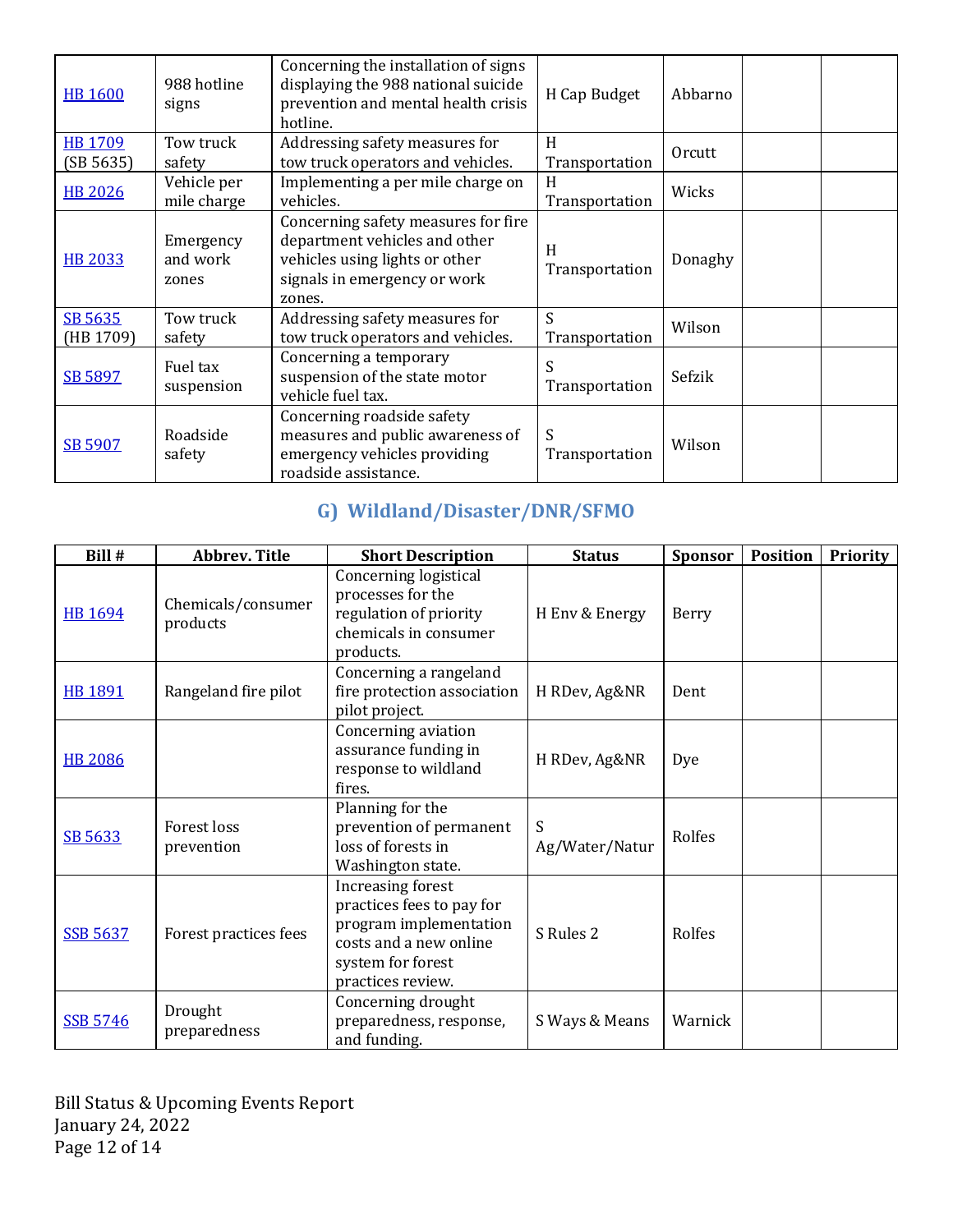| SB 5747 | Statewide oil spill<br>plan     | Concerning the statewide<br>master oil and hazardous<br>substance spill prevention<br>and contingency plan.  | S Environment,<br>Е | Stanford |  |
|---------|---------------------------------|--------------------------------------------------------------------------------------------------------------|---------------------|----------|--|
| SB 5803 | Wildfires/electric<br>utilities | Establishing a<br>presumption of liability<br>for wildfires caused by an<br>electric utility's<br>equipment. | S Environment,<br>E | Rolfes   |  |

# **H) WSAFM**

| Bill #                       | <b>Abbrev. Title</b>          | <b>Short Description</b>                                                                                                                                                          | <b>Status</b>          | <b>Sponsor</b>    | <b>Position</b> | <b>Priority</b> |
|------------------------------|-------------------------------|-----------------------------------------------------------------------------------------------------------------------------------------------------------------------------------|------------------------|-------------------|-----------------|-----------------|
| <b>SHB 1103</b><br>(SB 5366) | <b>Building materials</b>     | Improving environmental and<br>social outcomes with the<br>production of building<br>materials.                                                                                   | H<br>Approps           | Duerr             |                 |                 |
| <b>SHB 1298</b><br>(SB 5221) | Accessory dwelling<br>units   | Concerning regulation of<br>accessory dwelling units<br>located outside of urban<br>growth areas.                                                                                 | H Local<br>Govt        | Vick              |                 |                 |
| <b>SHB 1638</b>              | Fireworks prohibitions        | Concerning fireworks<br>prohibitions adopted by cities<br>or counties.                                                                                                            | H Rules R              | McEntire          |                 |                 |
| <b>HB 1896</b>               | Batteries/environment         | Providing for responsible<br>environmental management<br>of batteries.                                                                                                            | H Env &<br>Energy      | Harris-<br>Talley |                 |                 |
| <b>HB 1971</b>               | Smoke control systems         | Concerning installation,<br>inspection, testing, and<br>maintenance of smoke<br>control systems and fire<br>dampers, smoke dampers,<br>and combination fire and<br>smoke dampers. | H Local<br>Govt        | Robertson         |                 |                 |
| <b>HB 2085</b>               |                               | Concerning temporary<br>emergency shelters.                                                                                                                                       | H Local<br>Govt        | Wicks             |                 |                 |
| SB 5606                      | A/C in adult family<br>homes  | Expanding the use of air<br>conditioning in adult family<br>homes.                                                                                                                | S Health<br>& Long     | Mullet            |                 |                 |
| <b>SB 5880</b>               | Fire sprinkler<br>contractors | Concerning fire protection<br>sprinkler system contractors.                                                                                                                       | S<br>Business,<br>Fina | Salomon           |                 |                 |

# **I) State Budget Bills**

| Bill #                      | Abbrev. Title                   | <b>Short Description</b>                                                      | <b>Status</b>   | <b>Sponsor</b> | <b>Position</b> | Priority |
|-----------------------------|---------------------------------|-------------------------------------------------------------------------------|-----------------|----------------|-----------------|----------|
| HB 1781<br>(SB 5651)        | Capital budget,<br>supplemental | Concerning the capital budget.                                                | H Cap<br>Budget | Tharinger      |                 |          |
| <b>HB 1816</b><br>(SB 5693) | Operating budget,<br>supp.      | Making 2021-2023 fiscal<br>biennium supplemental<br>operating appropriations. | H Approps       | Ormsby         |                 |          |

Bill Status & Upcoming Events Report January 24, 2022 Page 13 of 14